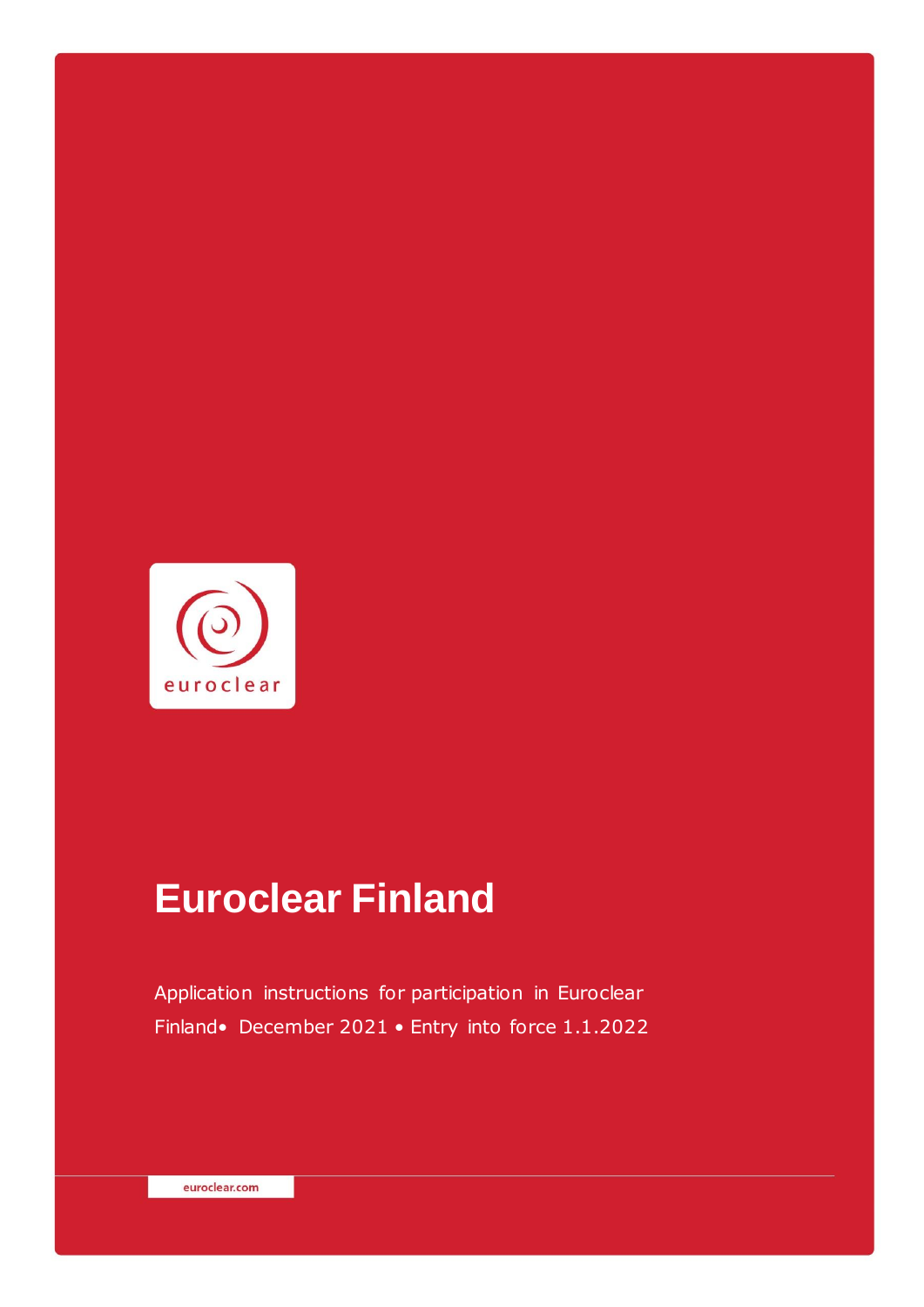# <span id="page-1-0"></span>Table of Contents

| 1                       |  |  |  |  |
|-------------------------|--|--|--|--|
| 1.1                     |  |  |  |  |
| 1.2                     |  |  |  |  |
| 1.3                     |  |  |  |  |
| 1.4                     |  |  |  |  |
| $\overline{2}$          |  |  |  |  |
| 2.1                     |  |  |  |  |
| 2.2                     |  |  |  |  |
| 2.3                     |  |  |  |  |
| $\mathbf{3}$            |  |  |  |  |
| 3.1                     |  |  |  |  |
| 3.2                     |  |  |  |  |
| 3.3                     |  |  |  |  |
| 3.4                     |  |  |  |  |
| $\overline{\mathbf{A}}$ |  |  |  |  |
| 4.1                     |  |  |  |  |
| 5                       |  |  |  |  |
| 5.1                     |  |  |  |  |
| 5.2                     |  |  |  |  |
| 5.3                     |  |  |  |  |
| 5.4                     |  |  |  |  |
| 5.5                     |  |  |  |  |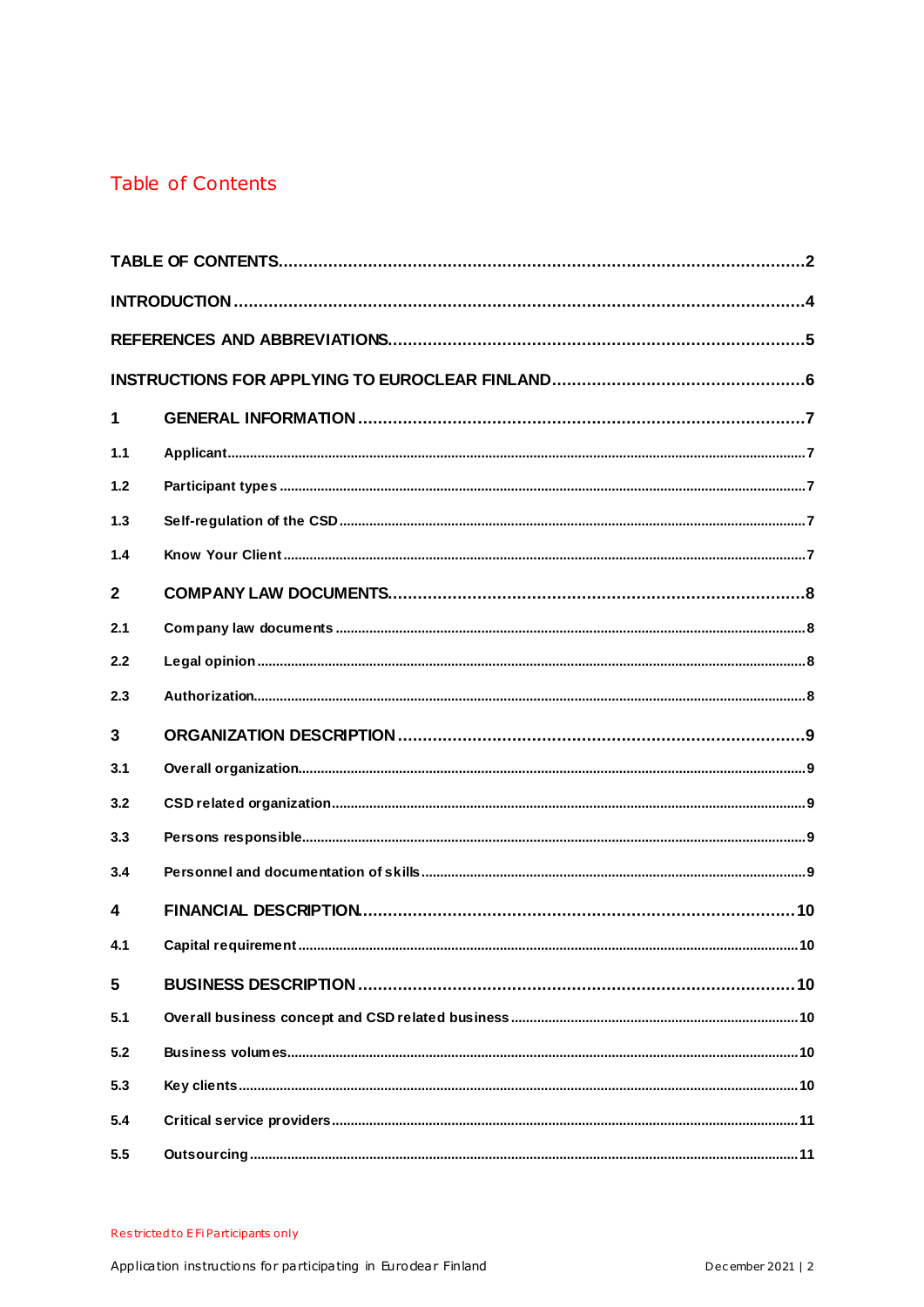| 6              |  |  |  |  |  |
|----------------|--|--|--|--|--|
| 6.1            |  |  |  |  |  |
| 6.2            |  |  |  |  |  |
| 6.3            |  |  |  |  |  |
| 6.4            |  |  |  |  |  |
| $\overline{7}$ |  |  |  |  |  |
| 8              |  |  |  |  |  |
|                |  |  |  |  |  |
| 8.1            |  |  |  |  |  |
|                |  |  |  |  |  |
| 8.2            |  |  |  |  |  |
| 8.3            |  |  |  |  |  |
| 8.4            |  |  |  |  |  |
| 8.5            |  |  |  |  |  |
| 8.6            |  |  |  |  |  |
| 8.7            |  |  |  |  |  |
|                |  |  |  |  |  |
| 8.8            |  |  |  |  |  |
| 8.9            |  |  |  |  |  |
| 9              |  |  |  |  |  |
| 10             |  |  |  |  |  |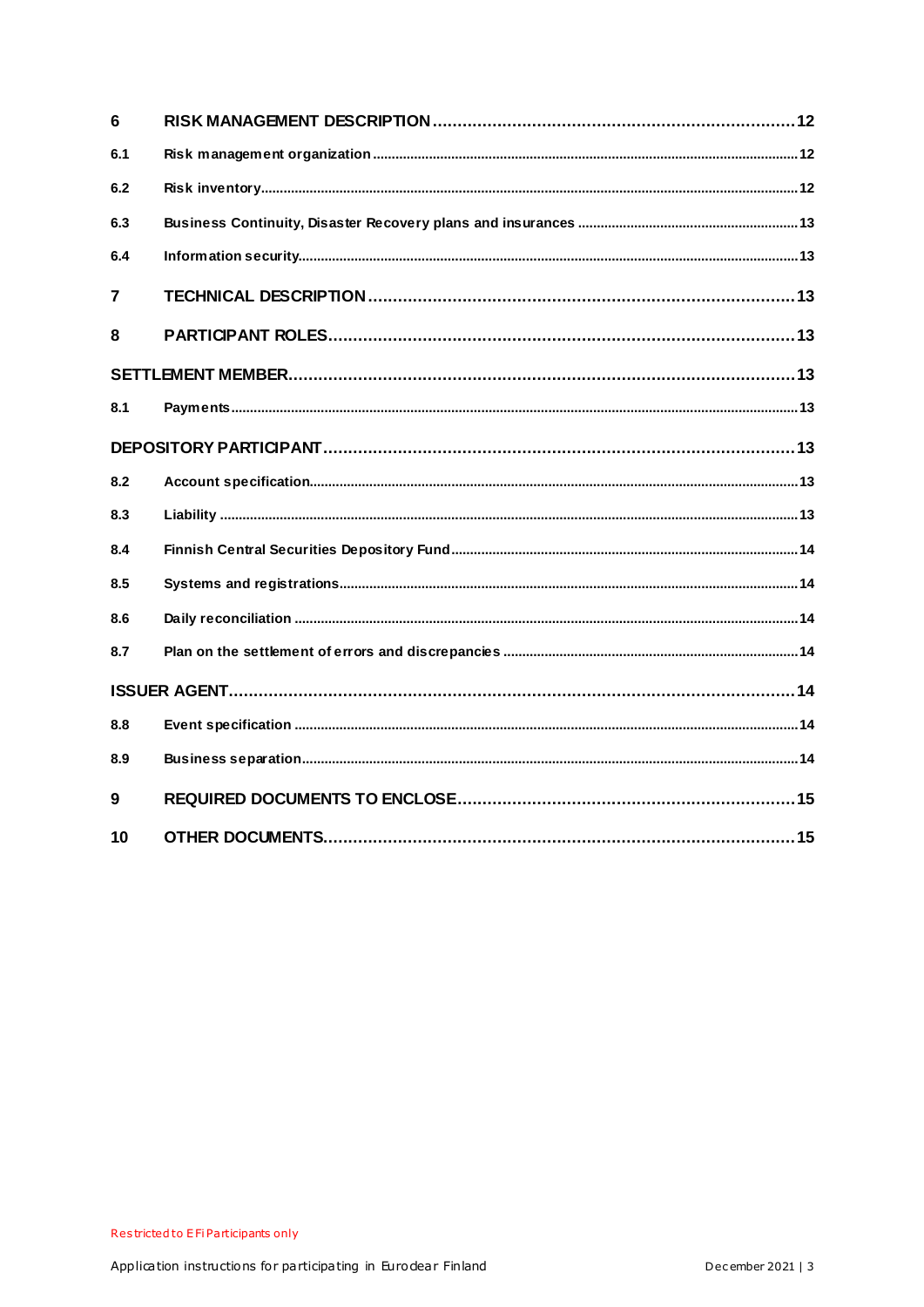## <span id="page-3-0"></span>**Introduction**

The purpose of this document is to provide a general outline of the application process of becoming a Participant in Euroclear Finland´s CSD system. Also, this document provides instructions for the preparation of an application and details all the relevant documentation the applicant must submit to Euroclear Finland. Information regarding the technical systems as well as a description of the various options that are offered for participation are available on Euroclear's website https://my.euroclear.com/users/en/login.html, log in is needed to access MyEuroclear. In the processing of an application, Euroclear Finland will take into consideration those aspects that have a bearing on maintaining public confidence in the securities market. Euroclear Finland therefore places a high demand on security and efficiency and on the ability of the applicant company to run its business operations on a long-term basis. Participants shall also at all times run their business operations in accordance with the Rules and Decisions of Euroclear Finland. According to CSD regulation, Euroclear Finland must assess the legal, financial and operational risks associated with the applicant. The application process is aimed at facilitating the evaluation of the applicant and the potential sources of risks regarding the applicant.

Adequate time should be reserved for becoming a Participant and processing of the application. It is strongly recommended that the applicant establishes contact with Euroclear Finland well in advance of their plan to start as a Participant. After the communiqué from the applicant declaring their intention to apply for Participant status, a timeline for the application process is established and the participation requirements are discussed in detail using the Euroclear Finland Rules and these Application Instructions as a general guideline.

Once an application has been submitted, Euroclear Finland will treat a request for access to become a participant promptly and Euroclear Finland shall provide a response to the requesting party within one month at the latest. Euroclear Finland's Rules, CEO's decisions and the Application instructions govern the process of evaluating the application. A legal person (including a CCP, trading venue and CSD) that intends to become a participant must provide Euroclear Finland with all information which enables Euroclear Finland to evaluate whether the applicant fulfills the admission requirements of a participant and to perform a comprehensive risk assessment regarding legal risks, financial risks and operational risks.

Euroclear Finland processes personal data in accordance with the Act on Data Protection (1050/2018, as amended) and other relevant legislation and ensures the protection of privacy in the handling of such data. Register descriptions in accordance with the Act on Data Protection and further information on the protection of personal data is available on the website of Euroclear Finland.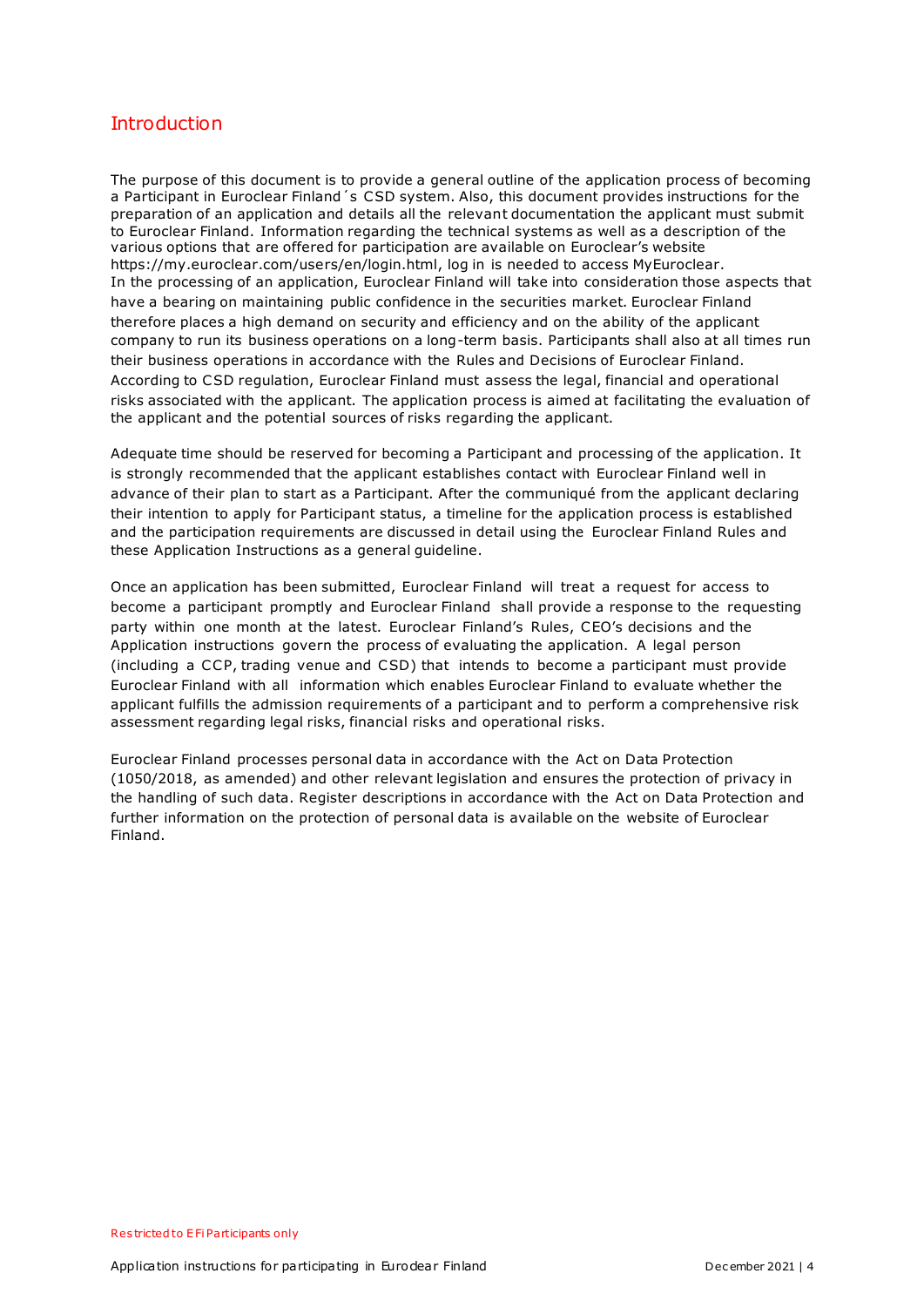## <span id="page-4-0"></span>References and abbreviations

For the convenience of the reader, this document contains references to relevant sections in the Rules and Decisions of Euroclear Finland or Finnish laws where more details of the requirements can be found. The following abbreviations are used for the references:

- CCP Central Counterparty
- CSD Central Securities Depository
- LEI Legal Entity Identification code

Rules and Decisions of Euroclear Finland: https://www.euroclear.com/finland/en/participant.html

| Rules | Rules of Euroclear Finland | CEO's Decision(s) related to the Rules of |
|-------|----------------------------|-------------------------------------------|
|       | Decision                   | Euroclear Finland                         |

Legislation:

- ABEA Act on Book-Entry Accounts (827/1991)
- ABESSO Act on the Book-Entry System and Settlement Operations (348/2017)
- CSDR Regulation (EU) No 909/2014 of the European Parliament and of the Council of 23 July 2014 on improving securities settlement in the European Union and on central securities depositories and amending Directives 98/26/EC and 2014/65/EU and Regulation (EU) No 236/2012
- ISA Investment Services Act (747/2012)
- SMA Securities Market Act (746/2012)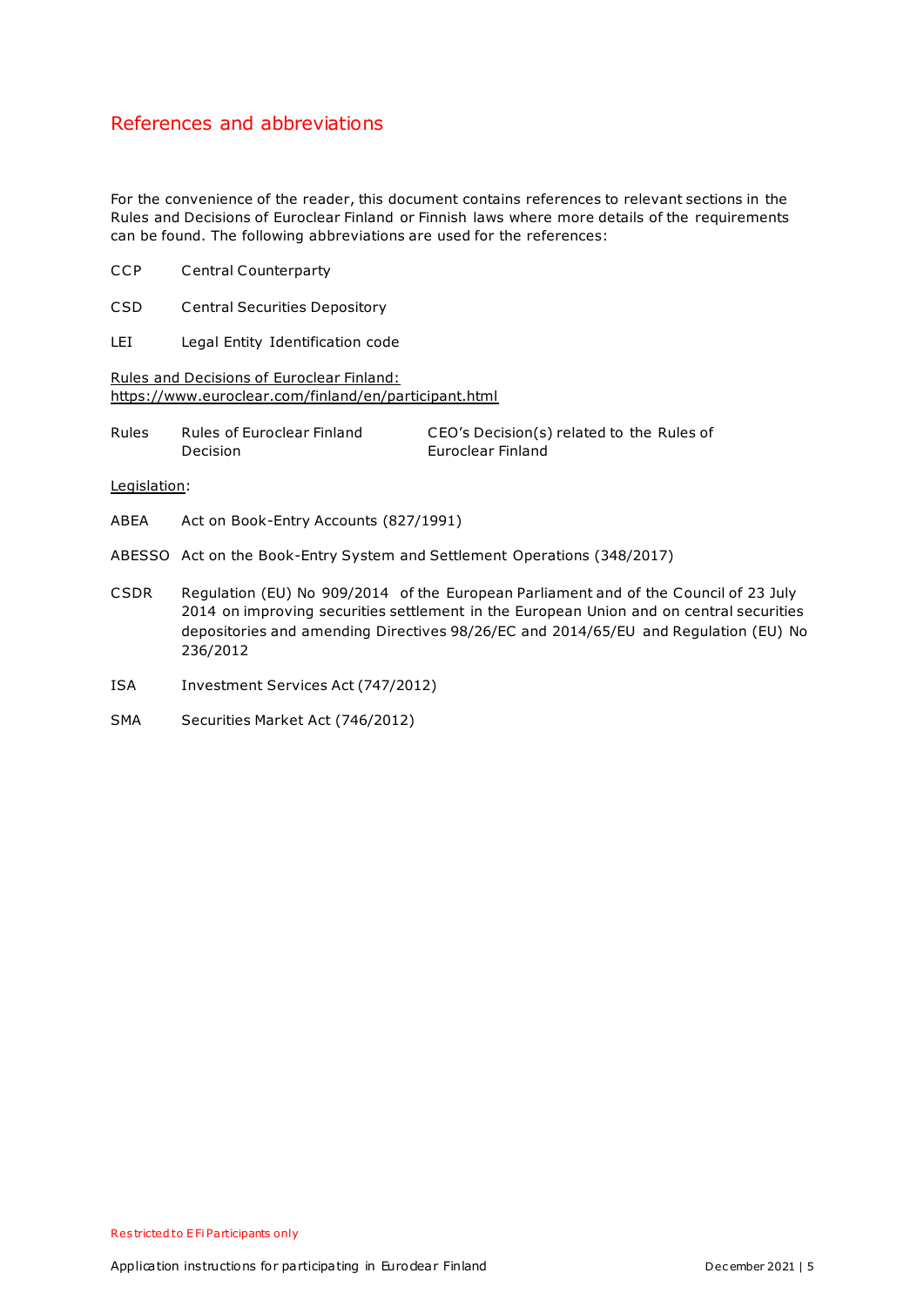# <span id="page-5-0"></span>Instructions for applying to Euroclear Finland

In order to join Euroclear Finland as a Participant, you need to submit an application in accordance with the instructions below. To facilitate the application process, please use the same numbering as provided in this document.

Euroclear Finland´s Rules and Decisions require that the information specified below in these instructions shall be enclosed on the application in order to process the application.

In the application procedure, you apply for both Depository Participant and Settlement Member roles.<sup>1</sup> In addition, you may apply for a role of Issuer Agent.

A Depository Participant manages its accounts and its clients' accounts within the CSD (i.e. Euroclear Finland). Depository Participants open accounts for their clients and perform actions related to account management or rights and restrictions on their behalf. A Depository Participant is always also a Settlement Member. A Settlement Member places settlement instructions in the system: there is always a buyer's Settlement Member and a seller's Settlement Member through which the settlement instructions are processed. Each settled settlement instruction and settlement restriction is booked to/from a securities account with a Depository Participant's strict liability.

An Issuer Agent is allowed to perform the following functions: Security creation and maintenance, Issuance processing, Program creation and maintenance and corporate action processing. An Issuer Agent is always a Depository Participant as well as a Settlement Member.

The application, handling process of the application and the information provided by you shall be kept confidential in accordance with the applicable regulatory requirements. The application shall be written in English or Finnish and signed by an authorized signatory (as indicated in trade register or otherwise). The application shall be addressed to Euroclear Finland CEO and sent to participants.finland@euroclear.eu.

<sup>&</sup>lt;sup>1</sup> Settlement Member and Depository Participant refer to a Clearing Party (Selvitysosapuoli) and an Account Operator (Tilinhoitaja), respectively, as defined in the Act on the Book-Entry System and Settlement Operations (348/2017).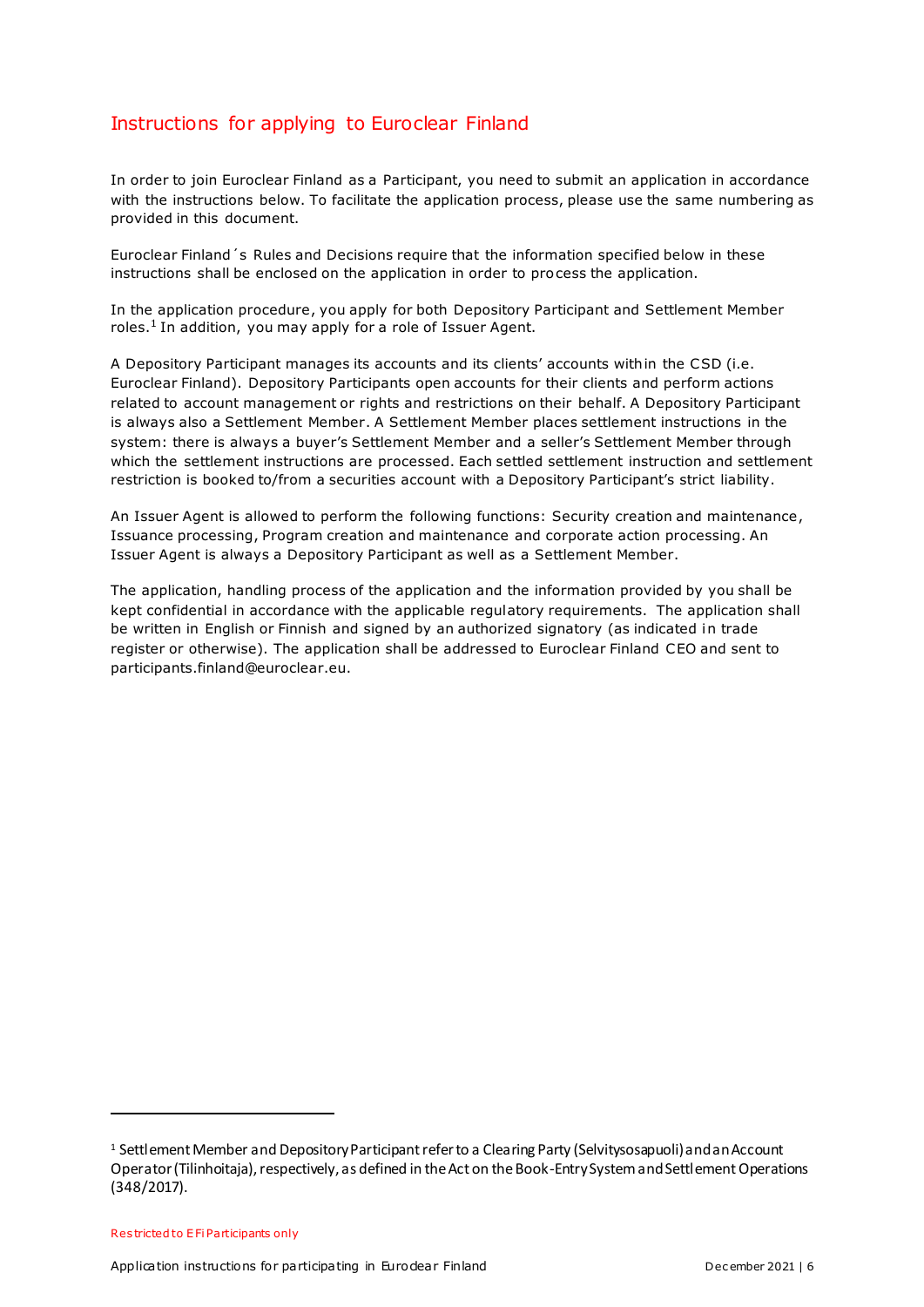# <span id="page-6-0"></span>1 General information

#### <span id="page-6-1"></span>1.1 Applicant

Specify your official legal name, LEI and the Finnish business ID. Please state that you are applying to become a participant in Euroclear Finland.<sup>2</sup> Additionally, please specify if you will be operating as a CCP or CSD and if you require a standard CSD link or a customized link.

You must have a permanent establishment in Finland. For foreign applicants, this means that they must have a Finnish business ID (y-tunnus) for administrative and taxation purposes. You can obtain a Finnish business ID from the Finnish Tax Administration.

## <span id="page-6-2"></span>1.2 Participant types

Please specify the participant roles you apply for. Each participant shall apply for both Depository Participant and Settlement Member status. Issuer Agent status is optional.

#### <span id="page-6-3"></span>1.3 Self-regulation of the CSD

Please confirm that you undertake to comply with the self-regulation of Euroclear Finland.<sup>3</sup>

Please also explain and confirm how you comply with the relevant Market Regulations and provisions. <sup>4</sup>

#### <span id="page-6-4"></span>1.4 Know Your Client<sup>5</sup>

As a Central Securities Depository, the applicable laws and regulations oblige us to ensure that we know our clients and maintain up to date information of them. Please complete the Know Your Client Questionnaire that Euroclear Finland will provide you with and attach it to your application.

<sup>&</sup>lt;sup>2</sup> You can obtain a Finnish business ID from the Finnish Tax Administration. The form is available from the following lin[k: http://www.ytj.fi](http://www.ytj.fi/).

<sup>3</sup> Rules 2.1.26.

<sup>4</sup> Rules 2.1.33.

<sup>5</sup> Know Your Client Questionnaire

Res tricted to E Fi Participants only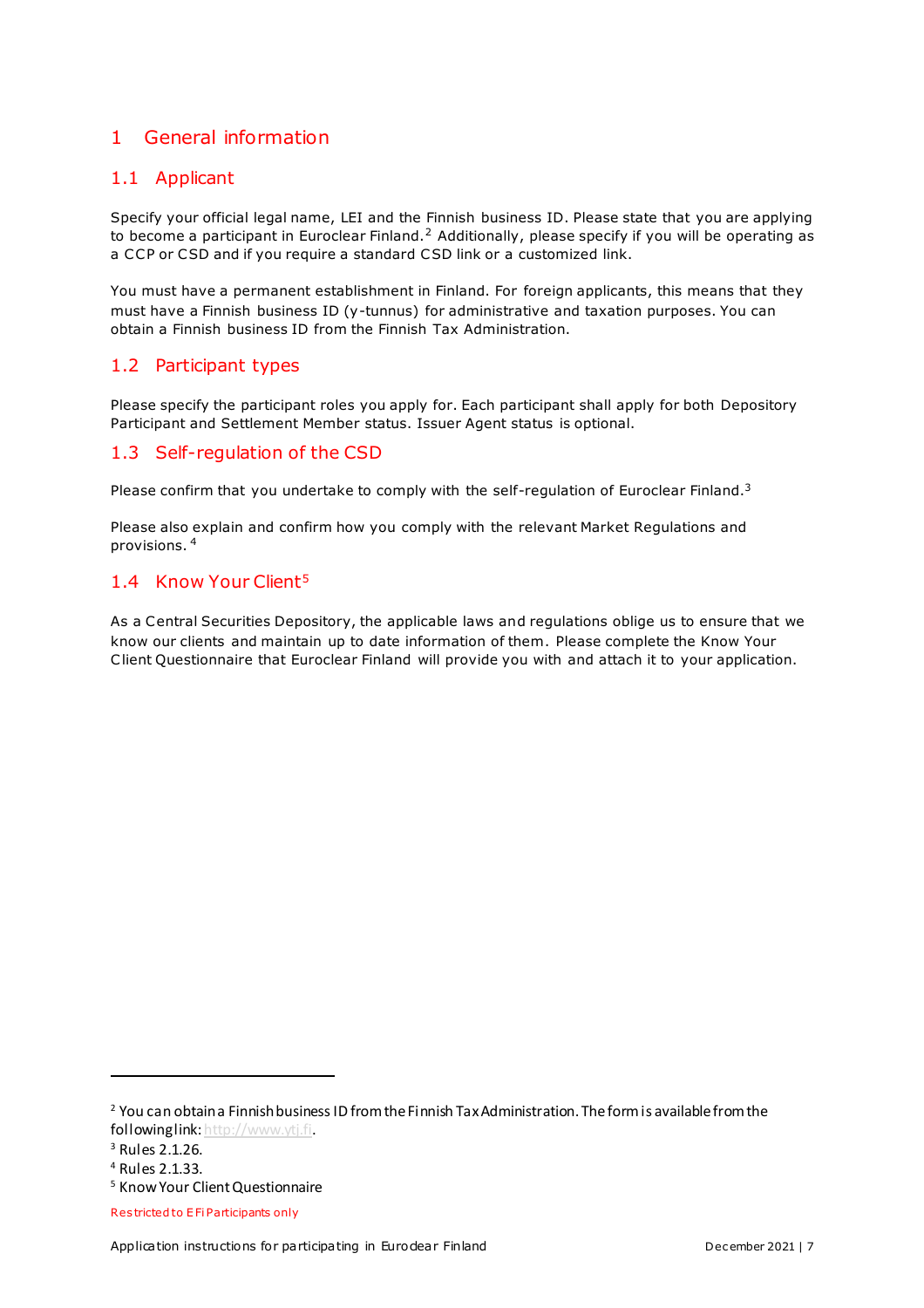# <span id="page-7-0"></span>2 Company law documents

## <span id="page-7-1"></span>2.1 Company law documents

Please attach an accurate extract from the Trade Register or corresponding information. The documents must clearly state all authorized signatories. Also attach a copy of the articles of association, or equivalent, which shall include information regarding the company´s type of business.<sup>6</sup>

## <span id="page-7-2"></span>2.2 Legal opinion

For applicants with a domicile other than Finland, a legal opinion is required. The legal opinion must be drawn up by a legal expert independent of the applicant and shall take up the following issues:

- The validity of the Rules and Decisions of Euroclear Finland in the applicant's country of domicile, as well as the possibility of enforcing a Finnish court decision or a Finnish arbitration decision in the applicant's country of domicile.
- The validity and enforceability of the Rules and Decisions of Euroclear Finland concerning settlement finality referred to in Article 39 of CSDR in the applicant's country of domicile.
- The possibility of the applicant to ensure the confidentiality of the information provided to the applicant as required by the Rules and Decisions of Euroclear Finland and the Finnish legislation.
- Where it is not possible to attach a registration certificate to the application, a legal opinion as to the terms and conditions applied regarding authorized representation for the company.
- If the applicant is not established in the European Union, is the applicant subject to a regulatory and supervisory framework comparable to the regulatory and supervisory framework that is applicable in the European Union.

## <span id="page-7-3"></span>2.3 Authorization

Please specify which types of activities the company is authorized to conduct, such as securities business and banking operations. Attach a copy of the license.<sup>7</sup>

<sup>6</sup> Rules 2.1.34, subsection 2-3.

 $7$  Rules 2.1.29 and 2.1.34, subsection 3.

Res tricted to E Fi Participants only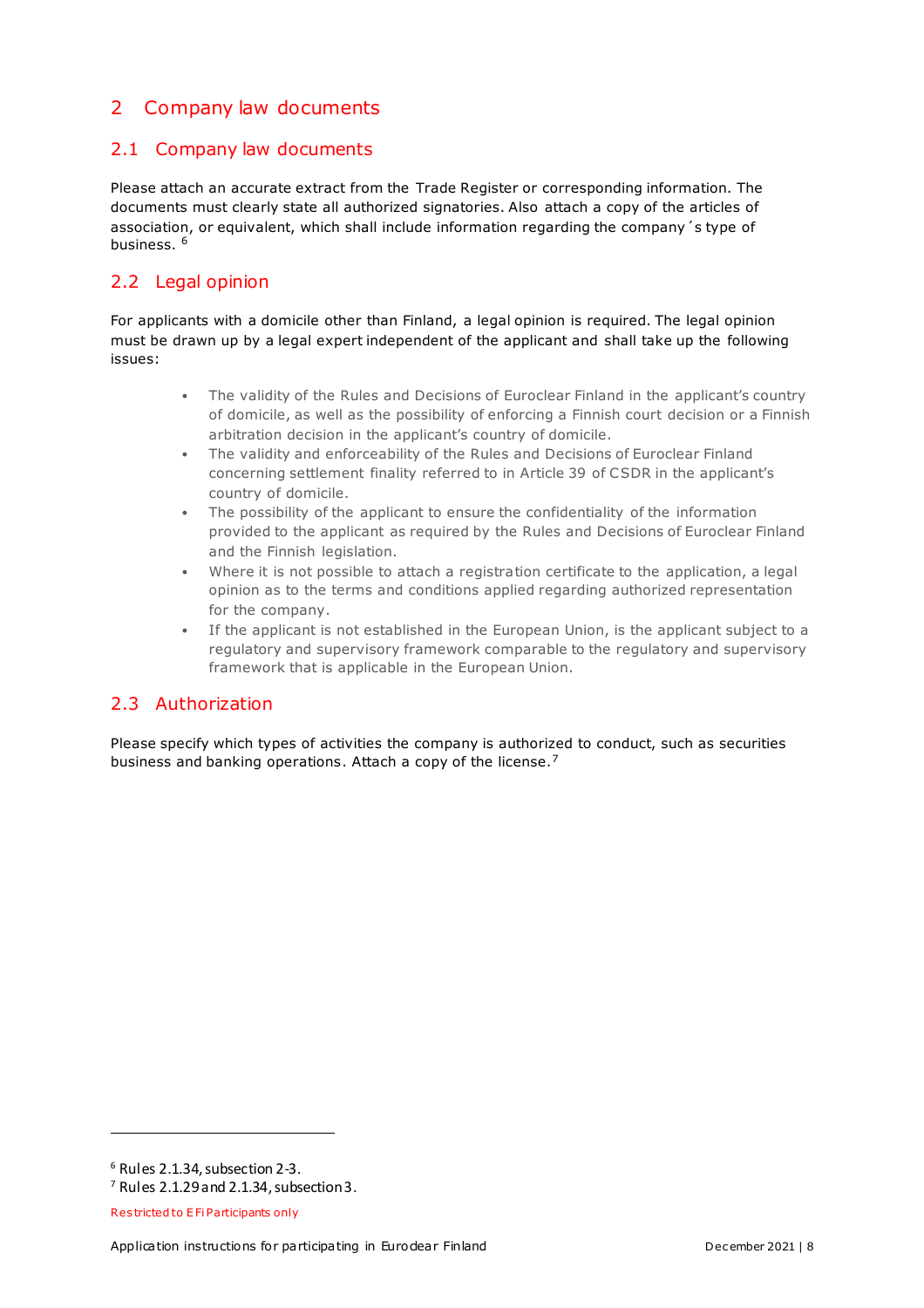# <span id="page-8-0"></span>3 Organization description

#### <span id="page-8-1"></span>3.1 Overall organization

Please provide a general description of your company´s organization and attach an organizational chart of the overall organization.

#### <span id="page-8-2"></span>3.2 CSD related organization

Please describe in detail your organization regarding your Depository, Settlement and Issuer Agent (if applicable) operations that will interact with Euroclear Finland. Attach an organizational chart of the part of the organization that will conduct business relating to the application, including names and functions.

#### <span id="page-8-3"></span>3.3 Persons responsible

Please specify which persons in your company are responsible for the following issues and provide their email addresses, phone numbers and a description of their experience in their field as well as their place in the organization:

- Technical issues
- Information security and business resilience issues
- Operational issues ( Settlement members, Depository participants and Issuer agent operations)
- Legal issues
- A foreign applicant must have readiness to know Finnish legislation for example through an agreement with a Finnish law firm so that legal support is available in a timely manner if necessary. Security/risk issues.

## <span id="page-8-4"></span>3.4 Personnel and documentation of skills<sup>8</sup>

Please describe how you, by the means of staffing, will ensure the fulfilment of your obligations under the Rules and Decisions of Euroclear Finland.

Please submit a CV of at least two (2) persons participating in the management, especially regarding their experience in the securities markets. Please also submit a CV of at least three (3) persons working with the relevant systems of the CSD, especially regarding their experience in securities operations activities. Please particularly emphasize on their expertise in all roles to be described in this application instruction.

Please provide email addresses and phone numbers for all these persons. Also specify whether these persons are employed on a permanent or temporary basis. Note that this request applies regardless of any outsourcing.

Provide information on any planned user trainings that employees have participated in.

Res tricted to E Fi Participants only

<sup>8</sup> Rules 2.1.34, subsections 12 and 13 and the Decision: "Requirements imposed on persons using Euroclear Finland´s Infinity system".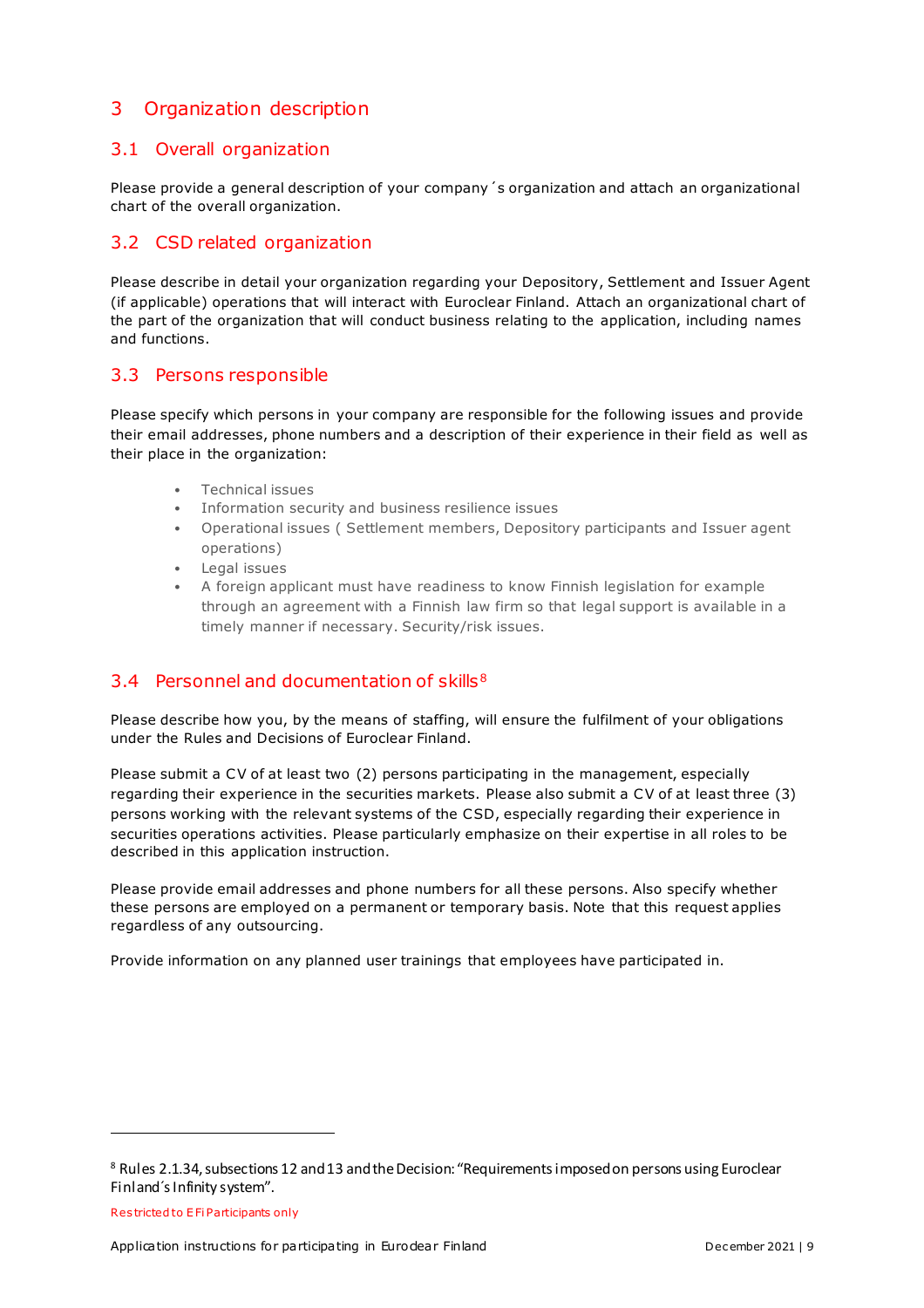## <span id="page-9-0"></span>4 Financial description<sup>9</sup>

#### <span id="page-9-1"></span>4.1 Capital requirement

The applicant must have sufficient financial resources in relation to the scope of the activities referred to in the application and to be responsible for the obligations arising therefrom. EFi scrutinizes the financial statements for the most recent financial years and concludes on the financial situation of the applicant.

Euroclear Finland might seek information from a credit rating agency in conjunction with the processing of the application.

The minimum capital requirement is 730,000 euros in equity capital.

Euroclear Finland will consider the size of the equity capital in relation to registered share capital. Submit copies of the annual reports (financial statement and auditor's report) for the three most recent financial years as well as the most recent quarterly report. Please submit a forecast for current year with adjustments if necessary.

## <span id="page-9-2"></span>5 Business description

#### <span id="page-9-3"></span>5.1 Overall business concept and CSD related business

Please describe in general your operations and business.

Please describe in detail the part of the business related to Euroclear Finland. In addition, please also clarify in the application the following:

- Clientele and the Account types you intend to use. Please clarify if there are client types you are not intending to serve (e.g. Finnish individuals).
- How you intend to process registration of Rights and Restrictions in the Infinity system, especially if some rights and restriction types are not supported by the Legacy systems.
- How to process Whole account transfers OUT, which is a Finnish legal requirement in case the process is not supported by the Legacy systems  $10$ .
- What instrument types are in the scope of your service.

#### <span id="page-9-4"></span>5.2 Business volumes

Please provide an estimate of the scope of the future operations and key ratios of your business related to Euroclear Finland. Please provide the number of customers, their nationalities or geographical distribution and the estimates of the number and value of transactions.

## <span id="page-9-5"></span>5.3 Key clients

Provide a list of key clients that have significant transaction volumes & values and a list of clients whose transaction volumes or values are large in relation to your capacity to manage risks.

<sup>9</sup> ABESSO chapter 5 section 1 and chapter 6 section 4 and ISA chapter 6.

 $10$  Rules 3.6.1.  $-3.6.5$ .

Res tricted to E Fi Participants only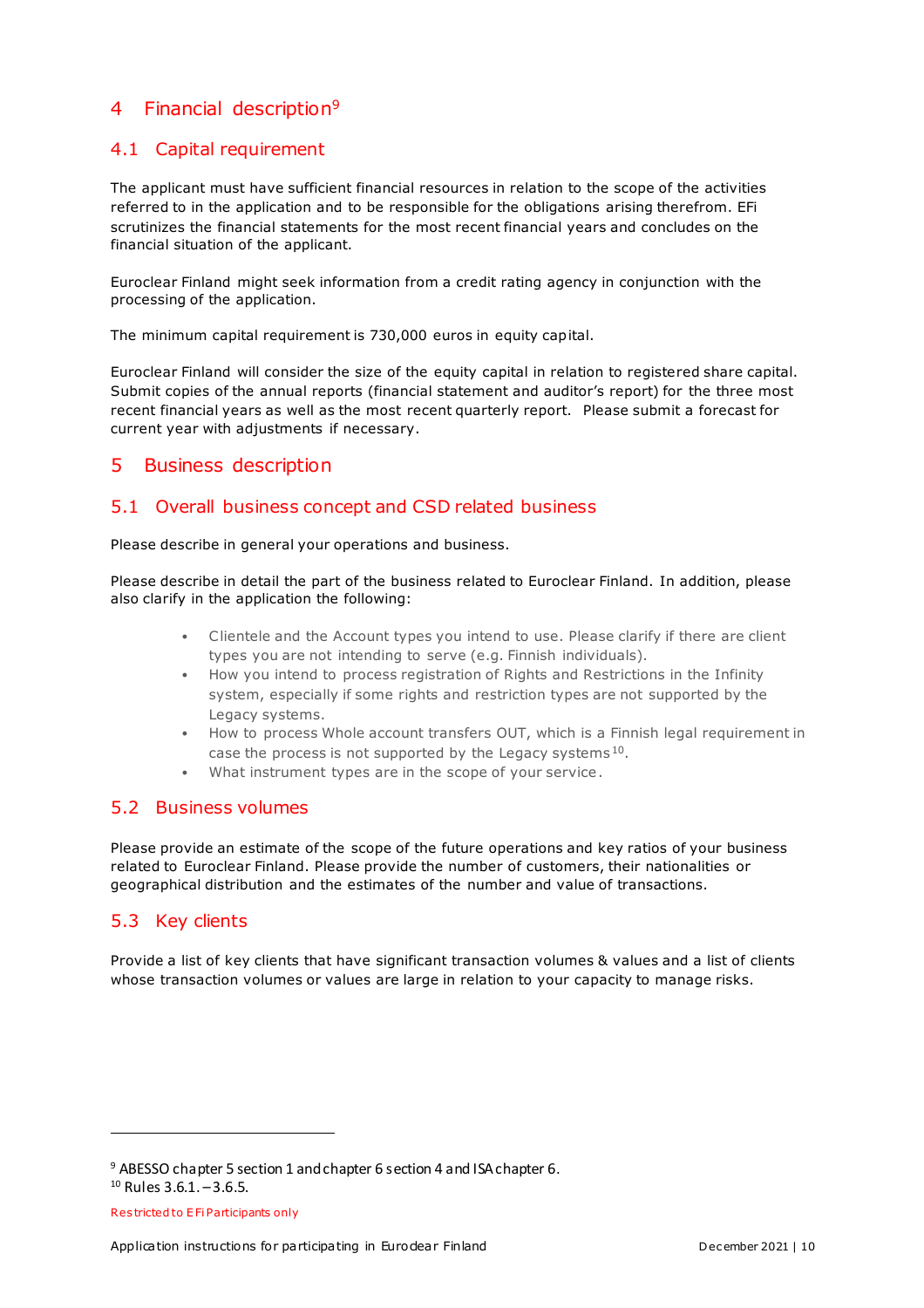## <span id="page-10-0"></span>5.4 Critical service providers<sup>11</sup>

CDSs and other market infrastructures shall provide a list of any critical service provider on which the other CSD or market infrastructure relies.

## <span id="page-10-1"></span>5.5 Outsourcing<sup>12</sup>

Please specify whether any external resources will be used for any part of the business operations. Give a comprehensive description of the scope of the outsourcing and specify in detail which operations will be handled by you and which by the outsourcing partner. Submit a copy of the agreement with the outsourcing service provider.

Please provide an explanation of the fulfilment of the below-mentioned preconditions

- Outsourcing may not jeopardize the reliable and appropriate functioning of the book entry system, Book-Entry Register or Settlement System.
- Outsourcing may not jeopardize the Participant's personnel's competence, technical resources, risk management, internal control, business continuity, preparation for incidents or compliance with its other obligations.

Please note that for such arrangements, the responsibilities are unchanged and the liability remains with the Depository Participant buying the services from another Depository Participant or any other outsourcing service provider.

-

Res tricted to E Fi Participants only

<sup>&</sup>lt;sup>11</sup> CSDR level II Article 69 Operational risks that may be by other CSDs or market infrastructures

<sup>12</sup> Rules 2.1.30 –2.1.31.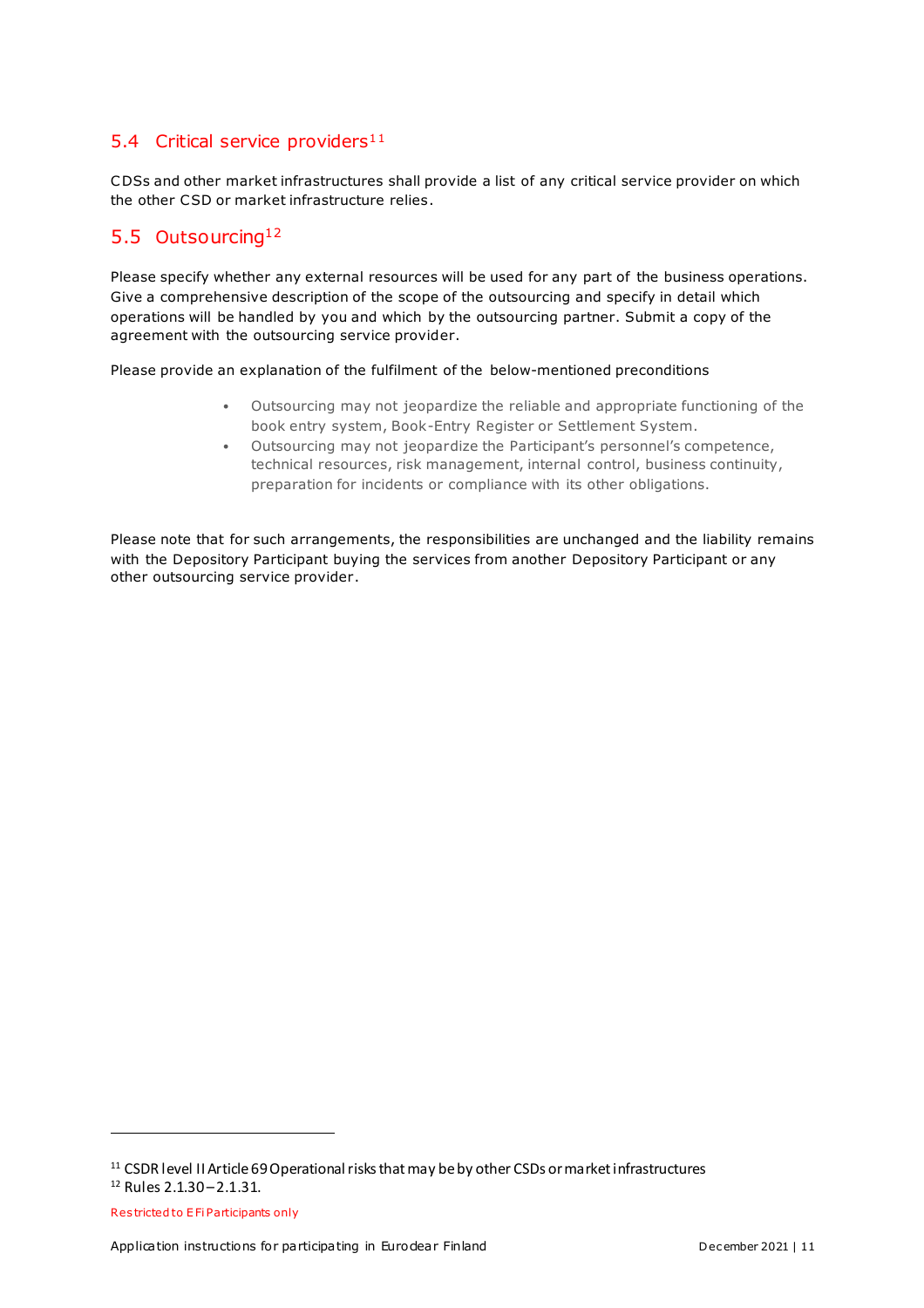## <span id="page-11-0"></span>6 Risk management description $13$

#### <span id="page-11-1"></span>6.1 Risk management organization

A participant in Euroclear Finland must possess the sufficient routines and resources to be able to manage the risks and problems that may arise in relation to the participant's business.

Please submit a general description of how the risk management responsibilities are defined and how risks are managed within the organization. The description should clarify the following:

- The person responsible within the organization for the management of risks.
- Policies and other relevant risk documentation established in order to support the management of risks.
- The management of risks within the organization.
- The distribution of information relating to risk management within the organization.
- Procedures for handling operational incidents.
- The escalation routines relevant to a risk or incident, including the named recipients of incident reporting.
- The organization of internal control functions.

#### <span id="page-11-2"></span>6.2 Risk inventory

#### Please describe the management of the following risks:

#### Operational risk / IT risk

- Risks relating to the operational organization (e.g. inadequate organization, unclear responsibilities, no decision-maker at hand in difficult situations).
- Risks relating to personnel (e.g. key staff dependence, human error, ignorance, fraud, insufficient training).
- Risks due to loss of data communications, telecommunications and power.
- Risks due to damaged hardware, systems, applications or communications jeopardizing usage of critical IT systems.
- Risks due to viruses or other cyberattacks.
- Risks due to unauthorized access or poor data security.
- Risks due to insufficient physical security arrangements.
- Risks that the premises used by the applicant are destroyed or otherwise rendered inaccessible.
- Other operational risks.

#### Other risks

- Legal risks (e.g. investments, other business operations).
- Counterparty risk (e.g. principal risk, market risk, liquidity risk).
- Outsourcing (e.g. confidentiality issues, operational risks with outsourcing).

<sup>&</sup>lt;sup>13</sup> Decision: "Data Security Rules and Contingency Planning for Errors and Other Exception Conditions".

Res tricted to E Fi Participants only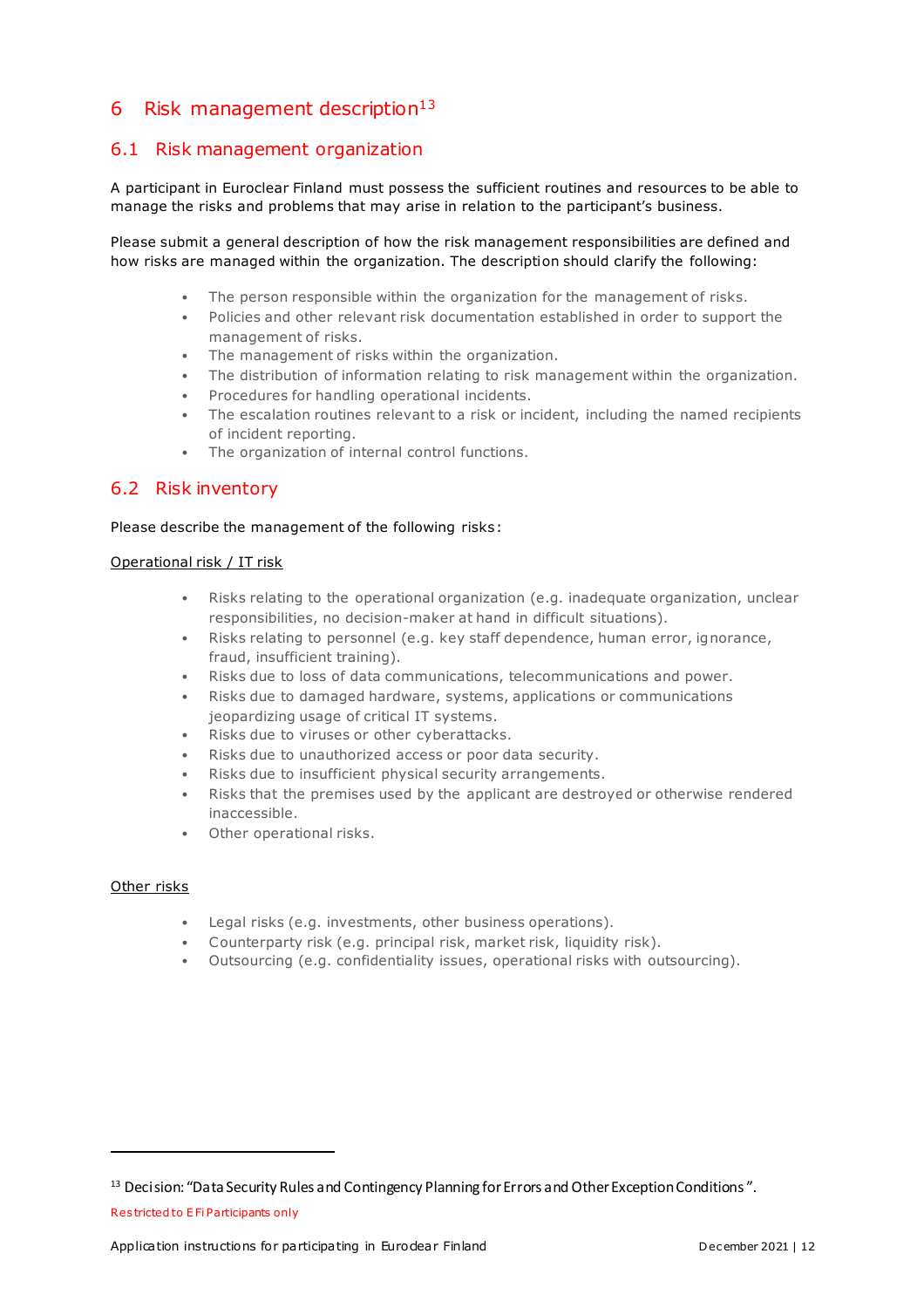#### <span id="page-12-0"></span>6.3 Business Continuity, Disaster Recovery plans and insurances

Please give an overview of the applicant´s preparedness and preventive measures in place for handling any crises and/or abnormal situations in the form of a Business Continuity and Disaster Recovery plan. Please state who is responsible for the maintenance, testing and updating these measures.

Please provide information on the applicant's insurance policies (business liability and crime) and guarantees safeguarding operations, as well as any other similar arrangements.

#### <span id="page-12-1"></span>6.4 Information security

Pleasegive an overview of the applicant's information security management system and responsibilities. Overview should also contain information of relevant information security policies and their update cycles.

## <span id="page-12-2"></span>7 Technical description

A participant of Euroclear Finland must be technically connected to and capable of operating the CSD system in accordance with Euroclear Finland´s requirements for technical communication. Information on the details required to describe the technical communication as well as the key stakeholders' contact form from the participant side for Euroclear Finland is found as an addendum (Technical Connectivity Description) to these instructions.

#### <span id="page-12-3"></span>8 Participant roles

#### <span id="page-12-4"></span>Settlement Member

#### <span id="page-12-5"></span>8.1 Payments

Please confirm that you are able to do Central Bank Money settlement. Also, please provide Euroclear Finland with a monetary account in the TARGET system of the European System of Central Banks in which the payments to the Settlement Member are to be made. If you do not have your own account in the TARGET system, you shall arrange payment transactions with a party whose account details you will provide to Euroclear Finland.

## <span id="page-12-6"></span>Depository Participant

#### <span id="page-12-7"></span>8.2 Account specification

Please state whether the accounts are to be opened on your own behalf and/or on behalf of a third party. Describe and define your account structure together with an estimate of the number of accounts to be opened.

#### <span id="page-12-8"></span>8.3 Liability

According to the ABEA, Depository Participants have a strict liability, which means that a Depository Participant is, irrespective of negligence, liable to compensate damages relating to a book-entry account managed by it.<sup>14</sup> Please confirm that you understand the strict liability of a Depository Participant and state whether your liability insurance covers claims for damages according to strict liability of Depository Participants.

<sup>14</sup> ABEA section 30.

Res tricted to E Fi Participants only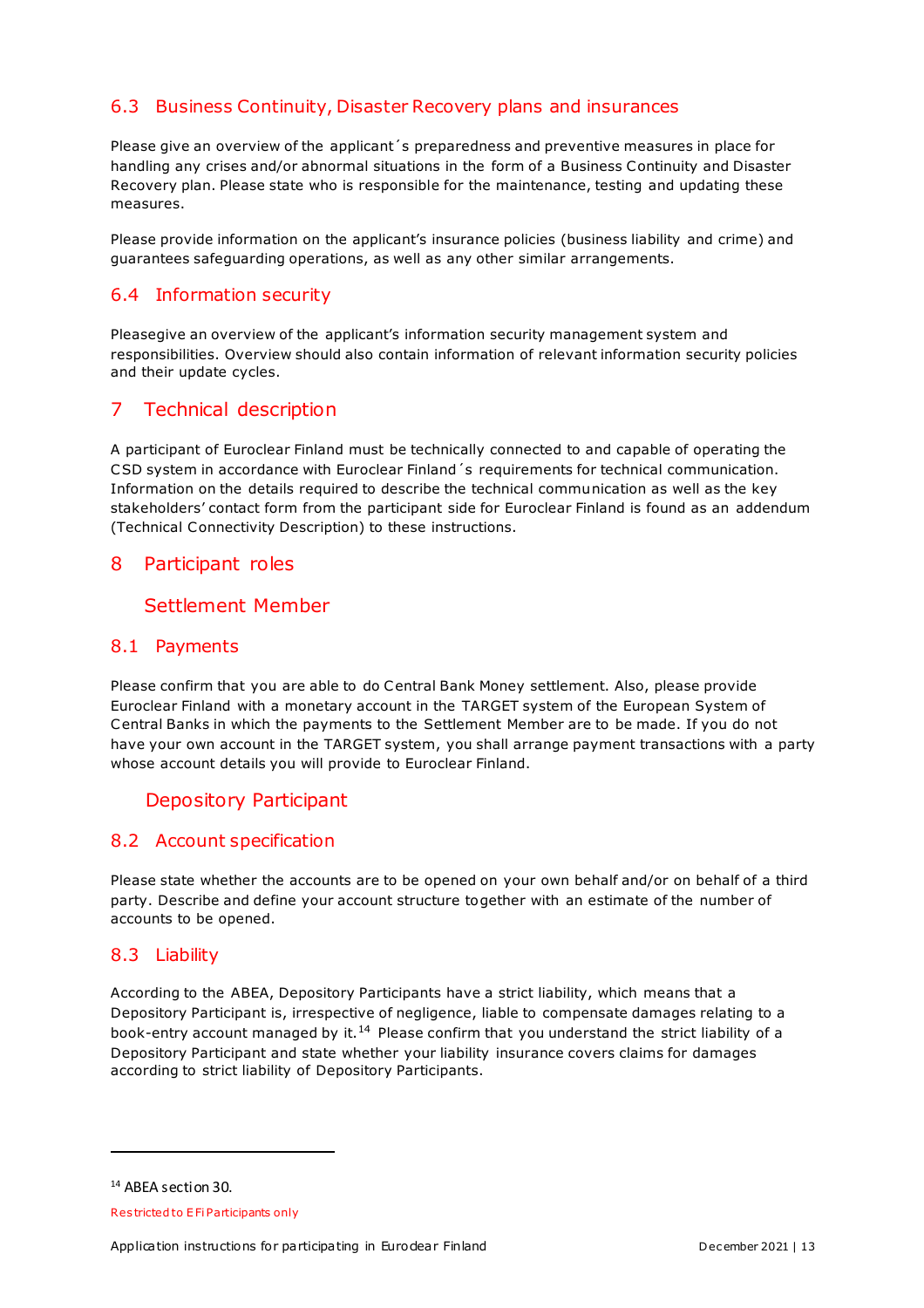#### <span id="page-13-0"></span>8.4 Finnish Central Securities Depository Fund

Please confirm that you undertake to comply with the Rules of the Finnish Central Securities Depository Fund and to pledge a security to the Registration Fund. When a new Depository Participant starts its operations, the amount of the pledged security shall be 300,000 euros. The purpose of the Fund is to safeguard the fulfilment of the legal liability in damages of a Depository Participant up to the statutory maximum. If the Depository Participant is unable to meet its liability in damages provided for in the ABEA, the injured party shall be entitled to compensation from the Registration Fund.<sup>15</sup>

#### <span id="page-13-1"></span>8.5 Systems and registrations

The Depository Participant must be able to handle communication with Euroclear Finland and fulfill the tasks required from a Depository Participant.

The Depository Participant must be able to take care of the transactions relating to keeping bookentry accounts. The Depository Participant must maintain the data of its book-entry account in Euroclear Finland's book-entry register to the extent it provides services for its customers. It shall be able to communicate with Euroclear Finland's book-entry register via graphical user interface (GUI) or/and messaging interfaces.

Please describe how you fulfill the responsibilities of a Depository Participant. Please confirm that you have the proper systems in use to carry out all required tasks.

#### <span id="page-13-2"></span>8.6 Daily reconciliation<sup>16</sup>

Please explain how you will perform daily reconciliation.

#### <span id="page-13-3"></span>8.7 Plan on the settlement of errors and discrepancies

A Depository Participant shall present a plan for the settlement of errors and discrepancies in its operations. Please present the information required according to the managing director's decision on the plan on the settlement of errors and discrepancies.<sup>17</sup>

Euroclear Finland should be contacted as soon as the discrepancy occurs, if there is a significant discrepancy and the participant does not know the reason.

#### <span id="page-13-4"></span>Issuer Agent $18$

An Issuer Agent role shall be granted together with a Depository Participant and a Settlement Member role. An Issuer Agent carries out issues and corporate actions in central bank money.

#### <span id="page-13-5"></span>8.8 Event specification

Please specify which types of corporate actions, issues and other corporate events you are planning to process as an Issuer Agent.

#### <span id="page-13-6"></span>8.9 Business separation

Please describe how business activities as an Issuer Agent will be kept separate from any other business activities within your organization.

<sup>15</sup> ABESSO chapter 6 section 9-11, see also Rules of Finnish Central Securities Depository Fund.

<sup>16</sup> CSDR, Article 22, 33

<sup>17</sup> Decision: "Plan on the Resolution of Errors and Discrepancies".

<sup>18</sup> Decision: "Issues and Corporate Actions in the Book-Entry System".

Res tricted to E Fi Participants only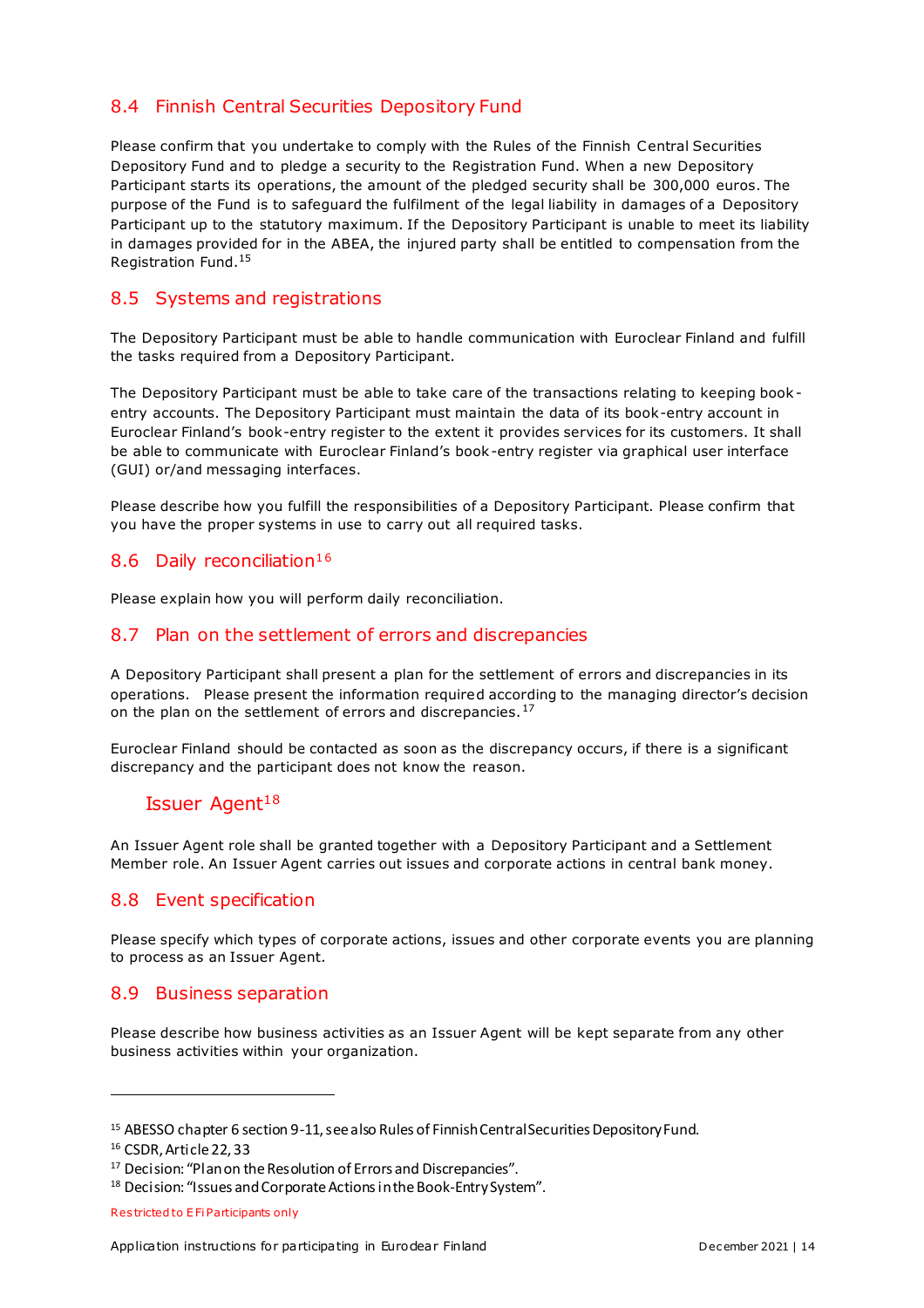# <span id="page-14-0"></span>9 Required documents to enclose

- 1. Know Your Client Questionnaire (template from Euroclear Finland)
	- a. Ownership and group structure (including beneficial owners, parent companies and subsidiaries). Please ensure that the chart contains entities' residences or deliver residences separately in a group company list.
	- b. List of up-to-date and accurate information on the names, date of births, citizenships and residences of the members of the board of directors and chief executive officer (if not already provided with other documentation)Extract from the Trade Register or corresponding account of registration (No more than 3 months old).
- 2. Extract from the Trade Register or corresponding account of registration (No more than 3 months old).
- 3. Verified Articles of Association or Rules.
- 4. External legal opinion in case you are obliged to submit it.
- 5. Copy of notification from the supervisory authority of your home state to the Supervisory Authority of Finland and the reply submitted by the Finnish Financial Supervisory Authority to this notification.
- 6. General description of your organization and an organizational chart of the overall organization.
- 7. Organization and management in relation to Euroclear Finland and CVs regarding of the personnel's experience in the securities markets.
- 8. Annual reports (Financial statement and auditor's report) for the two most recent financial years and the most recent quarterly report. Also, a forecast for current year with adjustments where necessary-
- 9. Copy of the agreement with the outsourcing service provider.
- 10. Your business continuity plans and recovery plan.
- 11. An up-to date list of your authorized signatories-

12. Copies of valid and acceptable identity documents of company's representatives, who represent company in the relationship with Euroclear Finland (for example the signatories of this questionnaire). Acceptable identity document is a valid passport, Finnish driving license or Finnish identification card. An acceptable identity document of a person without Finnish personal identity code is a passport.

## <span id="page-14-1"></span>10 Other documents

#### All below listed documents from Euroclear Finland:

- 1. Affirmation of readiness
- 2. Participant Agreement (2) identical copies
- 3. The Rules of the Finnish Central Securities Depository Fund
- 4. Pledge agreement Registration Fund. (2) identical copies
- 5. Pledge agreement Registration Fund ANNEX. (2) identical copies
- 6. Agreement on Finnish Market-Specific Transfers of Book-entry Securities
- 7. Technical Connectivity Description
- 8. List of the key IT stakeholders with contact details